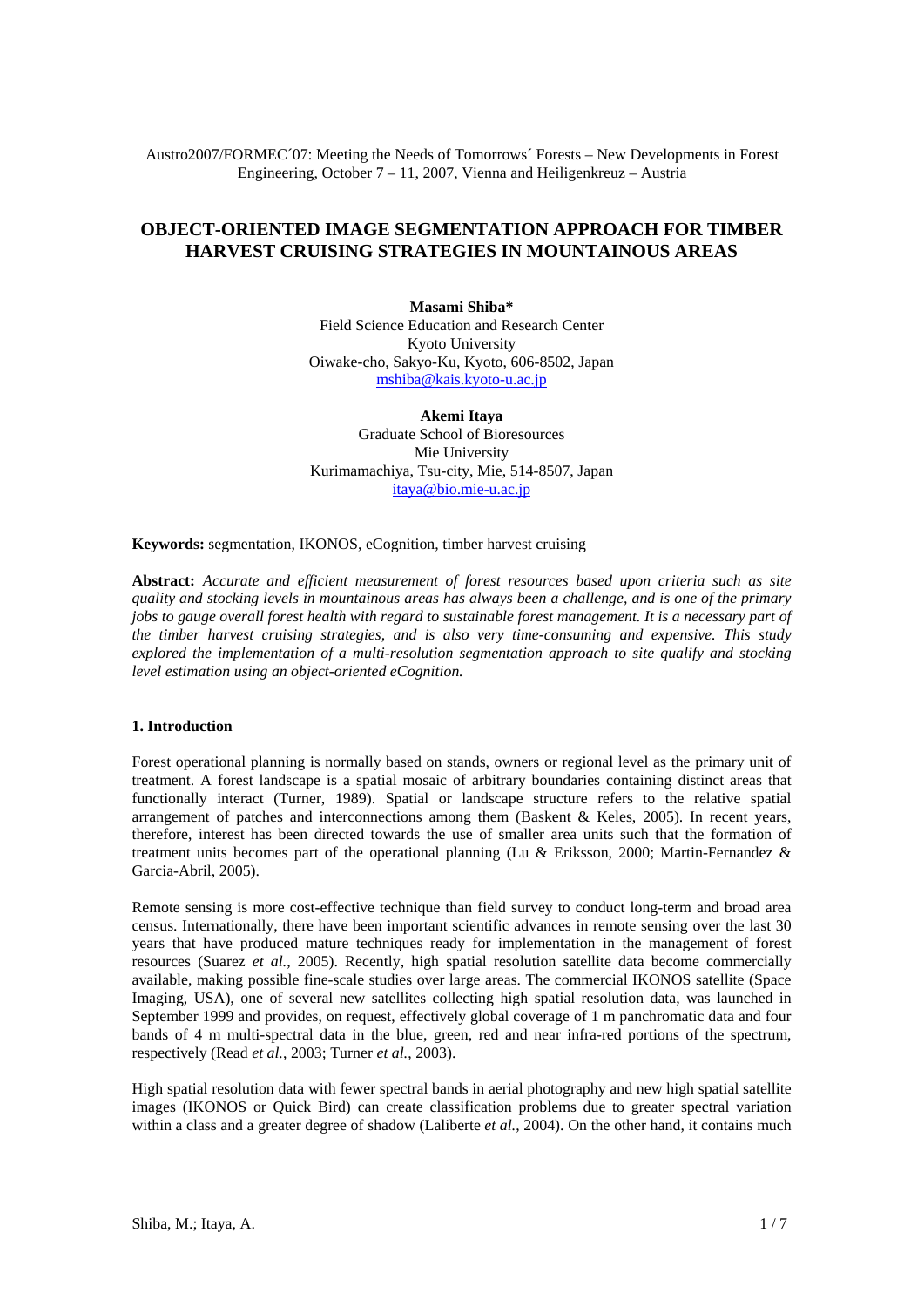information in the relationship between adjacent pixels, including texture and shape information, which allows for identification of individual objects as opposed to single pixels.

 Image segments are a way of summarizing information from a contiguous cluster of homogeneous pixels. Each image segment then becomes a unit of analysis for which a number of attributes can be measured. These attributes can include dozens of measures of spectral response, texture, shape, and location (Benz *et al.*, 2004; Thomas *et al.*, 2003). Ecologically speaking, it is more appropriate to analyze objects as opposed to pixels because landscapes consist of patches that can be detected in the imagery with object-based analysis (Laliberte *et al.*, 2004).

The main objective of this study was to explore the viability of the object-oriented image analysis for the formation of treatment units in order to appropriate forest operation based on site quality and stocking levels, using the high spatial resolution satellite image (IKONOS) and the digital elevation model (DEM).

#### **2. Study area and data source**

#### **2.1 Study area**

Mie Prefecture is located in the center of the Japanese islands and on the eastern portion of the Kii Peninsula. The prefecture is long and thin with the Kushida River running along the Central Construction Line. The line divides the prefecture into the Northern region of the interior and the Southern region facing the Pacific Ocean. Mie Prefecture has an area of approximately  $5,800 \text{ km}^2$  with forest according for around 65 %, which is close to the national average for forest lands. However, the region of concern is located in the ocean-facing southern region and, excluding the plains of Miyagawa, is very mountainous with forests according for more than 90 % of the land. Within the prefecture, national forest total about 240 km<sup>2</sup>, the remaining  $3,520$  km<sup>2</sup> is private forest, which includes public forests. Private forests account for approximately 94 % of forest lands. Hinoki (Japanese cypress) occupy about 1,020 km<sup>2</sup> and Sigi (Japanese cedar) about 960 km<sup>2</sup>, which represents a total of 1,980 km<sup>2</sup> of coniferous plantation forests. Plantation forests account for 53 % of forest lands, but account for over 90 % of the forests in the region of ocean. And the region of concern composes a part of the forestry region famous for Owase Hinoki and Kumano Sugi.



**Figure 1: Location of the study area** 

The study area managed by the Miyagawa Forestry Association is situated in the central portion of Miyagawa village and covers with around 1,600 ha of mountain forest. Most of area is steep slope terrain of 30 degrees or more and elevations range from 200 to 1,000 m above sea level (a mean annual precipitation of 2,400 mm). The area located in the upper portion of the Miyagawa river watershed was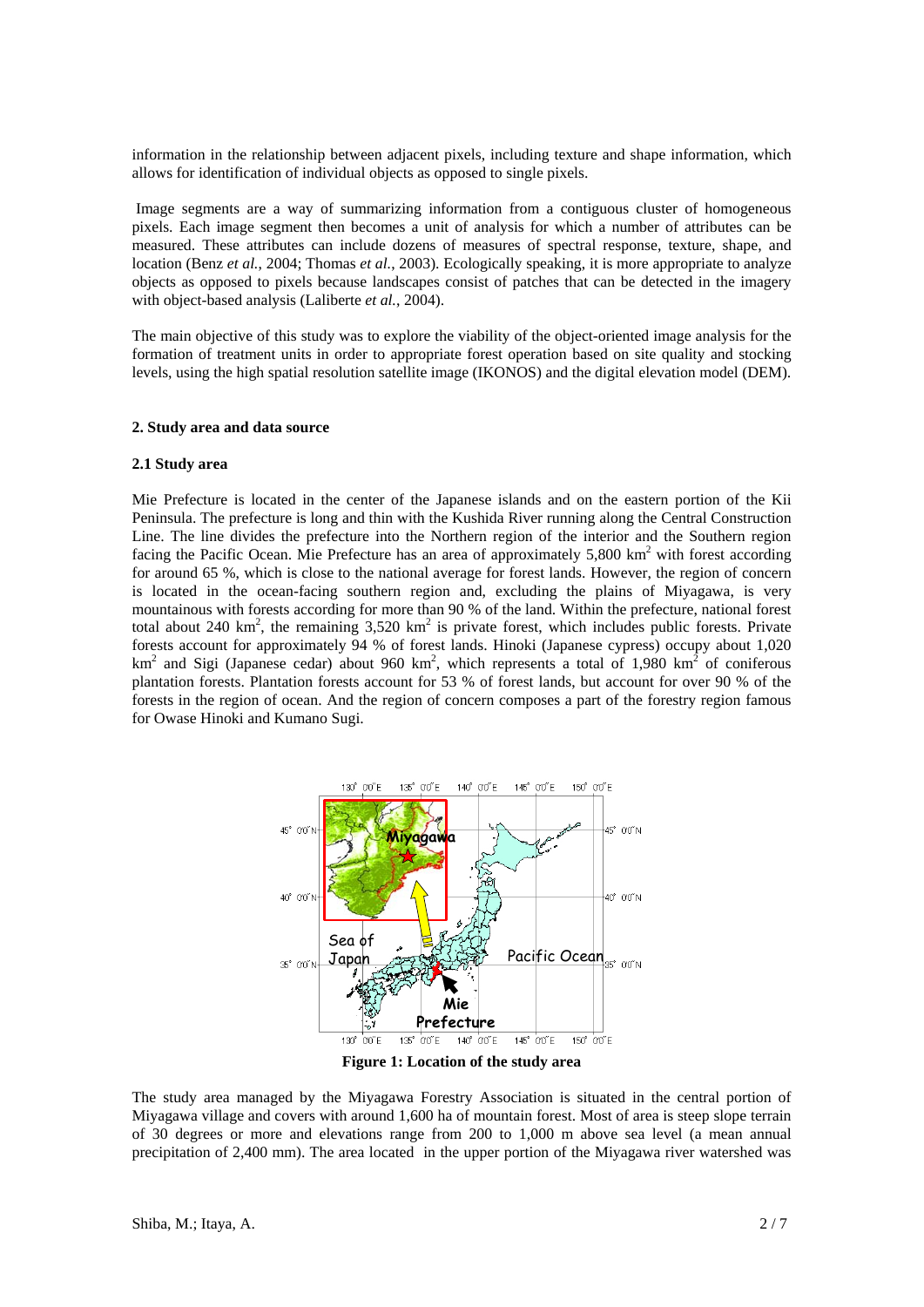specifically selected because of active interest in the well-managed forestry and adaptive watershed management. The forest is an artificial forest characterized by coniferous tree species (Japanese cedar account for about 50 % and Japanese cypress for about 30 %) Basically, the forest landscape can be described as very homogeneous since the plantation forests account for 80 % of the study area. Most stands are young about 30-50 year olds. Although operational cares have been taken to have a small scale clear-cutting, commercial thinning, and tending along forest road sides, most remote sites within the forest have not been thinned and diverse broadleaved trees from valley lines have invaded and have created a mixed stands. Although the forest management in Miyagawa is facing severe circumstances due to the current stagnant timber market conditions, the forestry still occupy a prominent position in socio economic activities (Figure 1).

# **2.2 Data source**

We used IKONOS satellite (Space Imaging™ processing level: standard geometrically projected) multispectral (4 m / pixel) data for about 1600 ha study area. The data were acquired on 23 November 2004. In this study, the red, blue and green bands were used for a false-color composite image, which was an available image format (Erdas Imagine image) in the eCognition. Near infra-red and red bands were used to calculate a normalized difference vegetation index NDVI.

DEM was delivered from Geographical Survey Institute in Japan. Spatial resolution was 50 m / grid. DEM was interpolated by the bilinear interpolation method to 4 m / grid in order to coordinate with the IKONOS data. The slope and the aspect were calculated by using GIS (Arc View 3.2a / ESRI, USA). Calculated topography data was  $4 \text{ m} / \text{ grid}$ , which was an available grid format (ESRI ASCII GRID) in the eCognition. The output unit of the slope was a degree. The aspect assigned eight aspects to 1-8 after having output a unit with a degree, which was clockwise from the north. The flat assigned 0 (Figure 2).



**Figure 2: Data sources**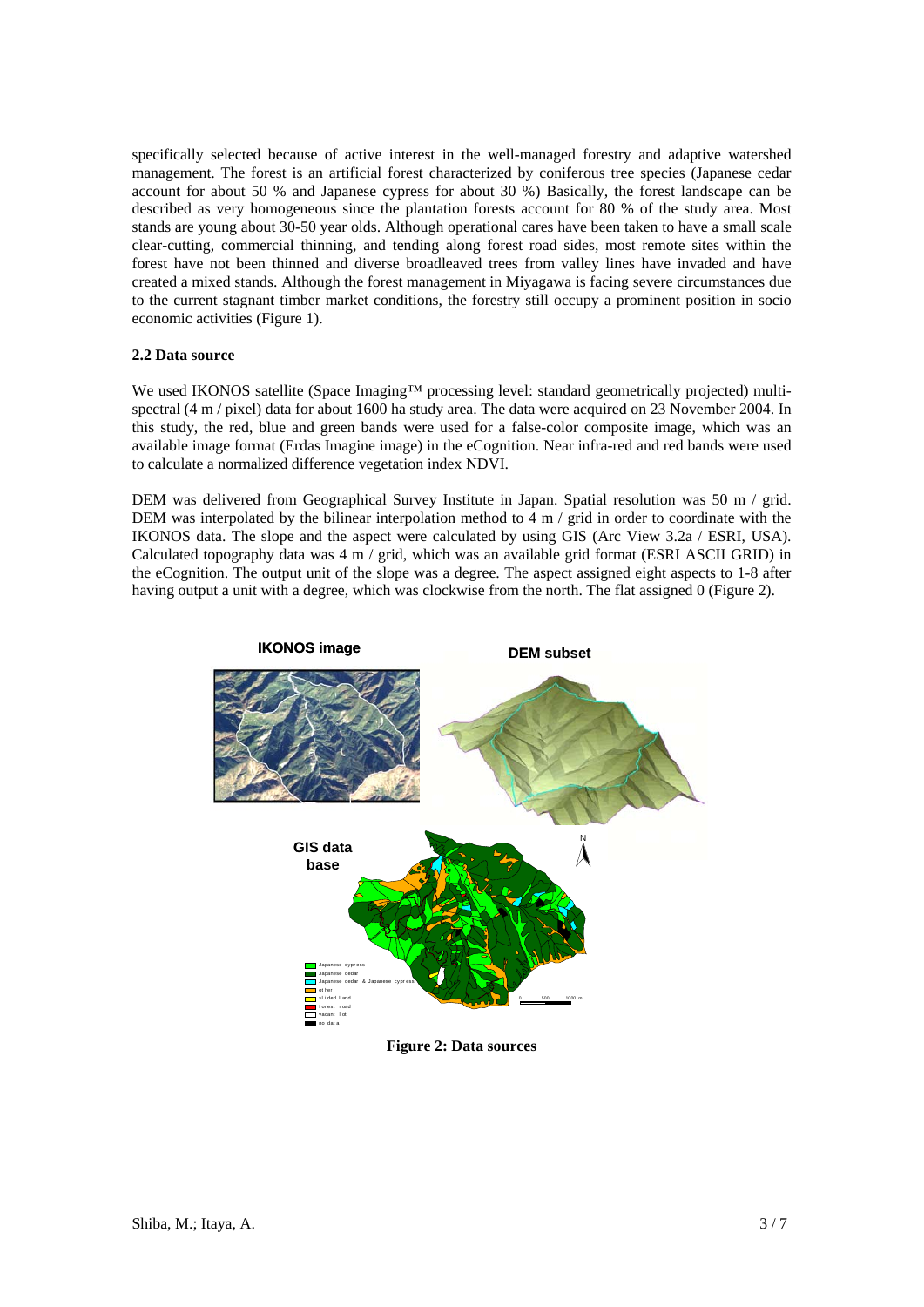### **2.3 Analysis procedure**

In order to form treatment units for appropriate forest operation based on site quality and stocking levels, a false-color composite image, a calculated NDVI image, grid data of slope and aspect were used. A false-color composite image and NDVI image were used to obtain land cover information. Grid data of slope and aspect were used to obtain estimation of topographically adequacy for forest operation. Based on these data, the forest treatment units were segmented by eCognition (Figure 3).

The eCognition segmentation algorithm creates image or grid data segments based on three criteria: scale, color and shape (smoothness and compactness), where color and shape parameters can be weighted from 0 to 1. Within the shape setting, smoothness and compactness can also be weighted from 0 to 1. In the case of grid data, each value of grid was treated like color. These criteria can be combined in numerous ways to obtain varying output results. Scale is the most important parameter and affects the relative size of output polygons, although there is not a direct relation between the input scale and the number of pixels per polygon. Scale is heterogeneity tolerance within a segment. Color, smoothness, and compactness are all variables that optimize the segment's spectral homogeneity and spatial complexity. The balance at which these criteria are applied depends on the desired output. Assigning a high weight value to color (spectral information) with no weight on shape information resulted in highly jagged polygons with narrow spectral range. In contrast with that, when shape information was strongly emphasized rather than color, the resulting polygons were amorphous and did not closely follow feature boundaries. A high weight for compactness also outputs amorphously shaped feature polygons that do not adhere to major features. Emphasizing smoothness rather than compactness allows for polygons that follow natural features more naturally (Benz *et al.*, 2004; Definiens, 2000; Laliberte *et al.*, 2004; Thomas *et al.*, 2003).



**Figure 3: Flow chart for the segment-based classification approach using IKONOS and DEM data** 

Table 1 shows segmentation parameters used in this study. The segmentation used in eCognition is a bottom-up region merging technique. In subsequent steps, smaller image objects are merged into larger ones based on the set scale, color, and shape parameters, which define the growth in heterogeneity between adjacent image objects. This process stops when the smallest growth exceeds the threshold defined by the scale parameter. A larger-scale parameter results in larger image objects (Benz *et al.*, 2004).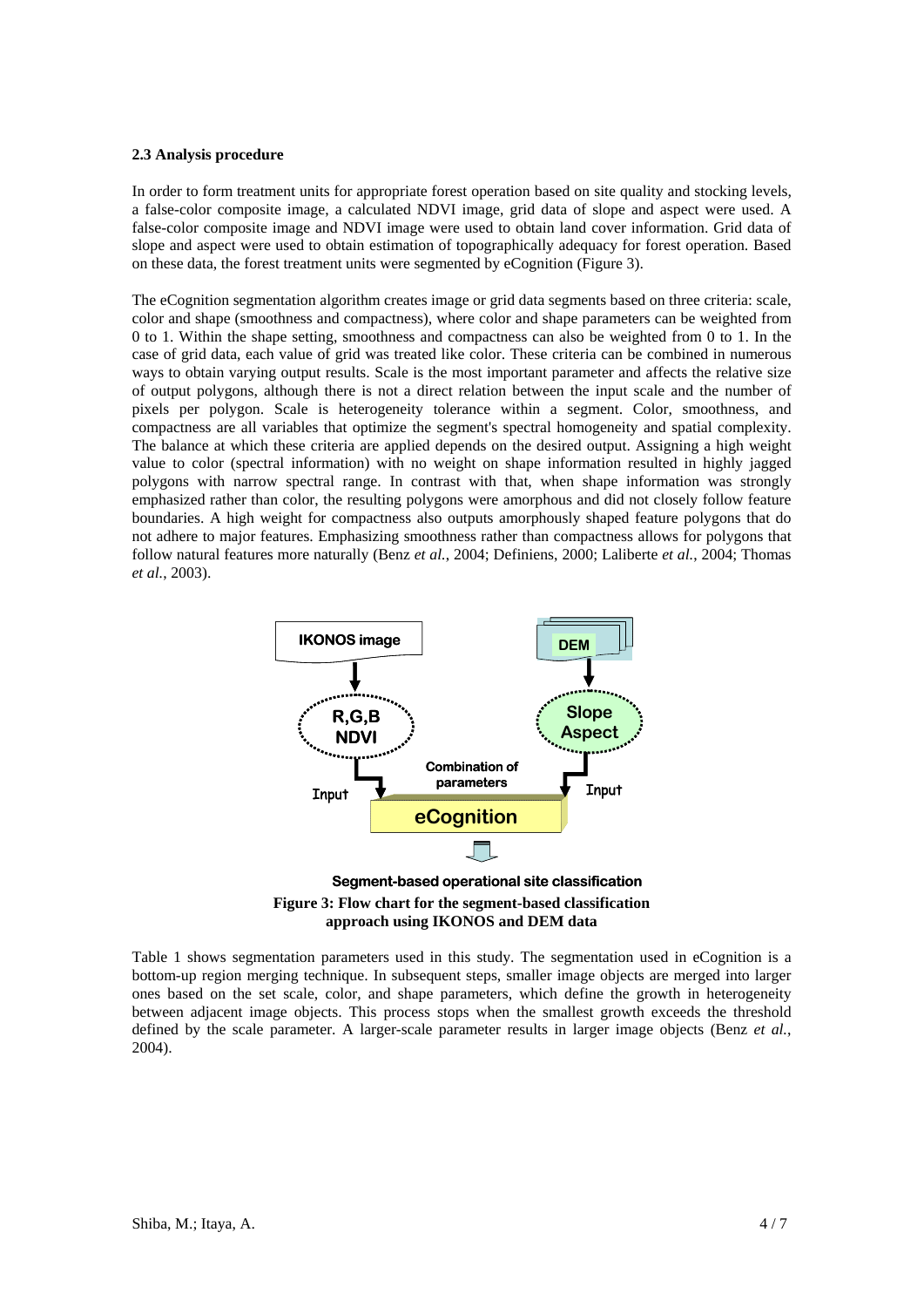### **Table 1: Segmentation parameters**

| Scale Jevel | -Scale narameter L | Shane factor | Compactness L. Smoothness |
|-------------|--------------------|--------------|---------------------------|
|             |                    |              |                           |
|             |                    |              |                           |
|             | 50                 |              |                           |

# **3. Results**

The study area was segmented by using a false-color composite and NDVI images at lower (level 1), middle (level 2) and higher level (level 3) based on the image object hierarchy. The number of the objects obtained was 3076 (mean area 0.24 ha, fractal dimension 1.49) at level 1, 424 (mean area 1.76 ha, fractal dimension 1.42) at level 2, and 170 (mean area 4.40 ha, fractal dimension 1.40) at level 3 (Table 2). According to GIS maps, visual interpretation and field survey, the segmentation which used the parameter of level 2 could be provided with good results.

Considering topography is important to estimate of appropriateness of forest operation, since most forest area in Japan is steep and complicated landforms. The study area was segmented by using topography data at three levels as well as IKONOS image data. The number of the objects obtained was 2385 (mean area 0.31 ha, fractal dimension 1.44) at level 1, 340(mean area 2.17 ha, fractal dimension 1.39) at level 2, and 132 (mean area 5.59 ha, fractal dimension 1.38) at level 3.

| Table 2: eCognition segmentation results at level 1, level 2 and level 3 |  |  |
|--------------------------------------------------------------------------|--|--|
|                                                                          |  |  |

| <b>l</b> Scale parameter l | No. objects | Mean area± SWD (ha) | $MFD+$ SD    |
|----------------------------|-------------|---------------------|--------------|
|                            | 3076        | $0.24 + 0.23$       | 1.49+ 0.09   |
|                            |             | $176+163$           | 1.42+ $0.08$ |
|                            |             | $440+396$           | 1.40+ 0.09   |

Remark 1) MFD: Mean Fractal Dimension

Finally for the formation of treatment units in order to appropriate forest operation, the study area was segmented by using a false-color composite image, NDVI image and topography data (slope and aspect) at level 2, according to above-mentioned analysis results. The number of the objects obtained was 367 (mean area 2.01 ha, fractal dimension 1.40) and the segmentation result also reflect the existing forest inventory map (Table 3, Figure 4).

**Table 3: eCognition segmentation results at level 2 (IKONOS RGB, NDVI and DEM)** 

| l Scale narameterli | No objects | Mean area+ SD (ha) |        |
|---------------------|------------|--------------------|--------|
|                     | ־26        |                    | ⊥ו / ∧ |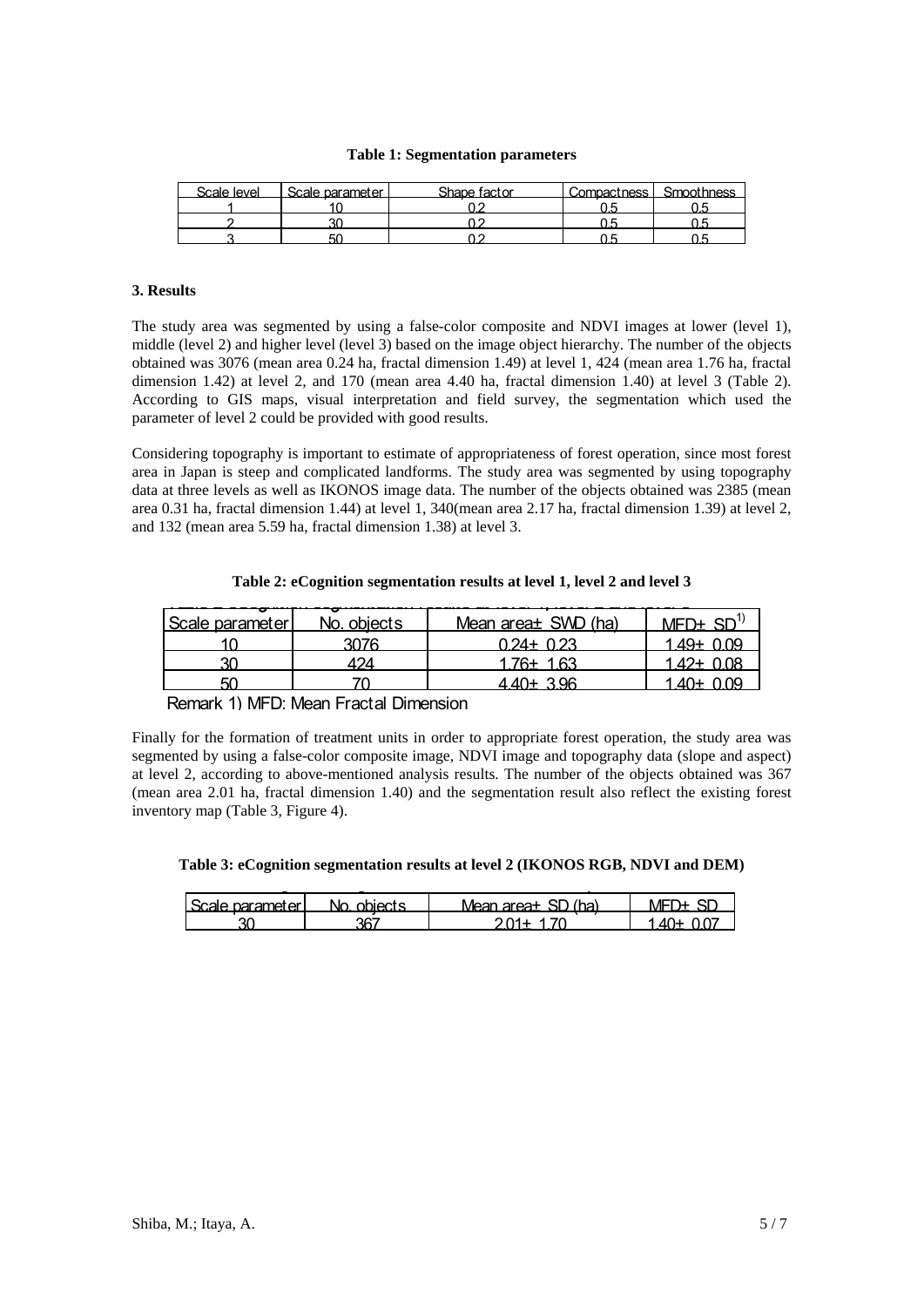

**Figure 4: Segmentation of study area at level 2 using a false-color composite image, NDVI image and topography data** 

# **4. Discussion and outlook**

The importance of concepts in sustainable and nature-oriented forest management has become increasingly recognized in recent years. In addition to governmental institutions, non-governmental organizations such as the Forest Stewardship Council (Forest Stewardship Council, 1994) have developed new, nature-oriented forest management and certification standards (Morse, 2001). Therefore, we should depart from the traditional management method by units of stands, owners or regional level.

The use of object-oriented image analysis was proved to be advantageous in this study. Treatment units to appropriate forest operation were generated smaller area compared to that of the stand base planning. The segmented result was the aggregation of pixels sharing similar characteristics in terms of land cover and topography. Forest management planning strives after a desirable course of action for the management of a forest estate (Hologram *et al.*, 1997). Forest management practices imposed at one spatial scale may affect the patterns and processes of ecosystems at other scales (Tang & Gustafson, 1997). By using the method of this study, operation units which reflect the current condition of the forest was segmented and the management which is based on these units can be practiced. Results indicate that object-oriented approaches have great potential for improved resource management information and monitoring system in decision-making processes for precision forestry purposes.

# **5. References**

Basket, E.Z. & Keels, S. (2005) spatial forest planning: A review. *Ecological Modeling*. vol 188: 145- 173.

Benz, U.C., Hofmann, P., Willhauck, G., Lingenfelder, I. & Heynen, M. (2004) Multi-resolution, objectoriented fuzzy analysis of remote sensing data for GIS-ready information. *ISPRS Journal of Photogrammetry and Remote Sensing*. vol 58: 239-258.

Definiens (2000) eCognition professional USER GUIDE 4, Germany, pp. 485pp.

Holmgren, P., Thuresson, T. & Holm, S. (1997) Estimating forest characteristic in scanned aerial photographs with respect to requirements for economic and forest management planning. *Scandinavian Journal of Forest Research*. vol 12: 189-199.

Laliberte, A.S., Rango, A., Havstad, K.M., Paris, J.F., Beck, R.F., McNeely, R. & Gonzalez, A.L. (2004) Object-oriented image analysis for mapping shrub encroachment from 1937 to 2003 in southern New Mexico. *Remote Sensing of Environment*. vol 93: 198-210.